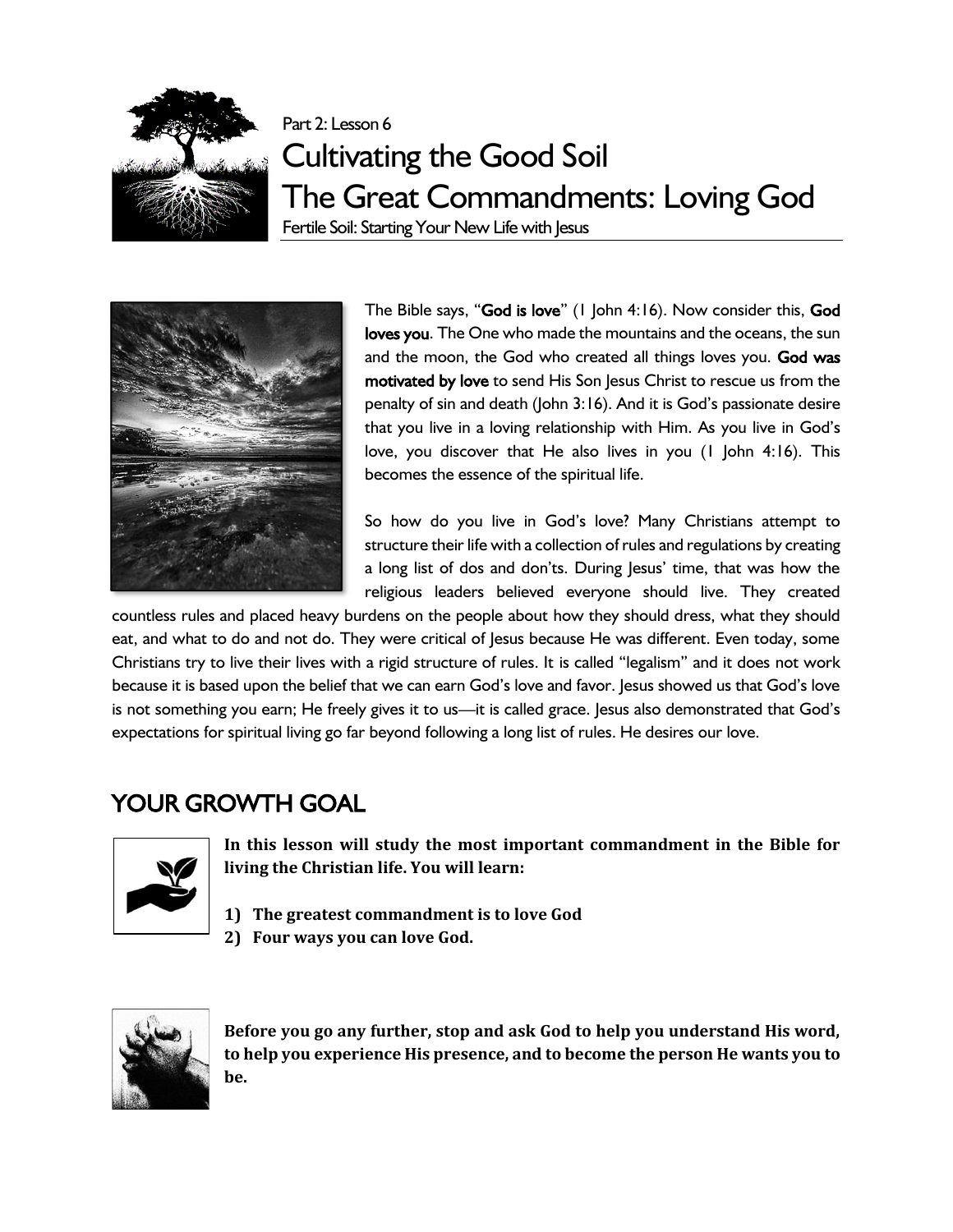# A STORY ABOUT LOVING GOD: A Woman Anoints Jesus (Mark 14: 3-9)



This is a moving story about a woman who expressed her love for Jesus in a special way, and how He received her love.

*While he [Jesus] was in Bethany, reclining at the table in the home of Simon the Leper, a woman came with an alabaster jar of very expensive perfume, made of* 

*pure nard. She broke the jar and poured the perfume on his head. Some of those present were saying indignantly to one another, "Why this waste of perfume? It could have been sold for more than a year's wages and the money given to the poor." And they rebuked her harshly.*

*"Leave her alone," said Jesus. "Why are you bothering her? She has done a beautiful thing to me. The poor you will always have with you, and you can help them any time you want. But you will not always have me. She did what she could. She poured perfume on my body beforehand to prepare for my burial. Truly I tell you, wherever the gospel is preached throughout the world, what she has done will also be told, in memory of her."*

#### What do you think was this woman's primary motivation for what she did to Jesus?

#### How did Jesus respond to her action?

Why did Jesus call her action a "beautiful thing" and that what she did would be told "throughout the world?"

# DIGGING DEEPER: THE GREAT COMMANDMENT: LOVE GOD



What is the most important thing that you should do to live the Christian life? Jesus was asked this question, and this is what He said.

*One of the teachers of the law came and heard them debating. Noticing that Jesus had given them a good answer, he asked him, "Of all the commandments, which is the most important?"* 

*"The most important one," answered Jesus, "is this: 'Hear, O Israel: The Lord our God, the Lord is one. Love the Lord your God with all your heart and with all your soul and with all your mind and with all your strength.' The second is this: 'Love your neighbor as yourself.' There is no commandment greater than these."* 

*"Well said, teacher," the man replied. "You are right in saying that God is one and there is no other but him. To love him with all your heart, with all your understanding and with all your strength, and to love your neighbor as yourself is more important than all burnt offerings and sacrifices."* 

*When Jesus saw that he had answered wisely, he said to him, "You are not far from the kingdom of God." And from then on no one dared ask him any more questions (Mark 12:28-34).*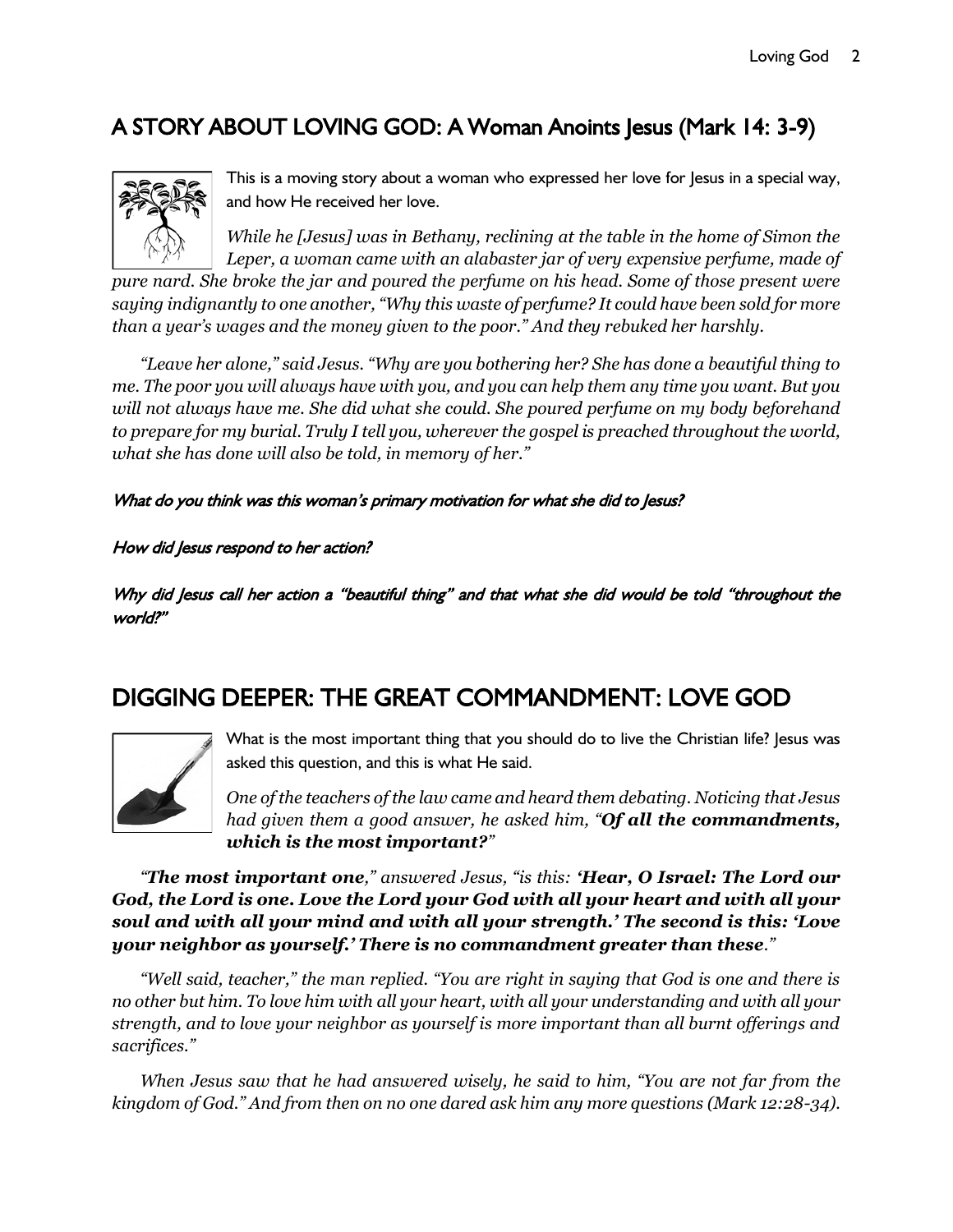In your own words, what is the greatest commandment?

When the teacher of the law replied to Jesus, "To love Him [God] . . . is more important than all burnt offerings and sacrifices," what do you think he meant by this?

# HOW TO LOVE GOD

So, if loving God is the most important thing for you to do, how can you do this? Is it possible to love someone you cannot see or touch? Someone whose nature is so much greater and different from our own? Yes! This is God's desire, and through the Holy Spirit, He makes it possible. Developing a loving relationship with God is the inner or vertical dimension of your spiritual life—the relationship between God and you. It is deeply personal and needs your attention and priority. In this section, you will learn four ways to grow in your love for God:



### 1. LOVING GOD BEGINS WHEN YOU REALIZE HOW MUCH GOD LOVES YOU

Consider what these Scriptures say about God's love for you.

*"Even before he made the world, God loved us and chose us in Christ to be holy and without fault in his eyes. God decided in advance to adopt us into his own family by bringing us to himself through Jesus Christ. This is what he wanted to do, and it gave him great pleasure" (Ephesians 1:4-5 NLT).*

*This is how God showed his love among us: He sent his one and only Son into the world that we might live through him. This is love: not that we loved God, but that he loved us and sent his Son as an atoning sacrifice for our sins. . . . God is love. Whoever lives in love lives in God, and God in them. . . . We love because he first loved us (1 John 4:9-10, 16, 19).*

When did God start loving you?

How has God shown His love to you?

Why do you love God?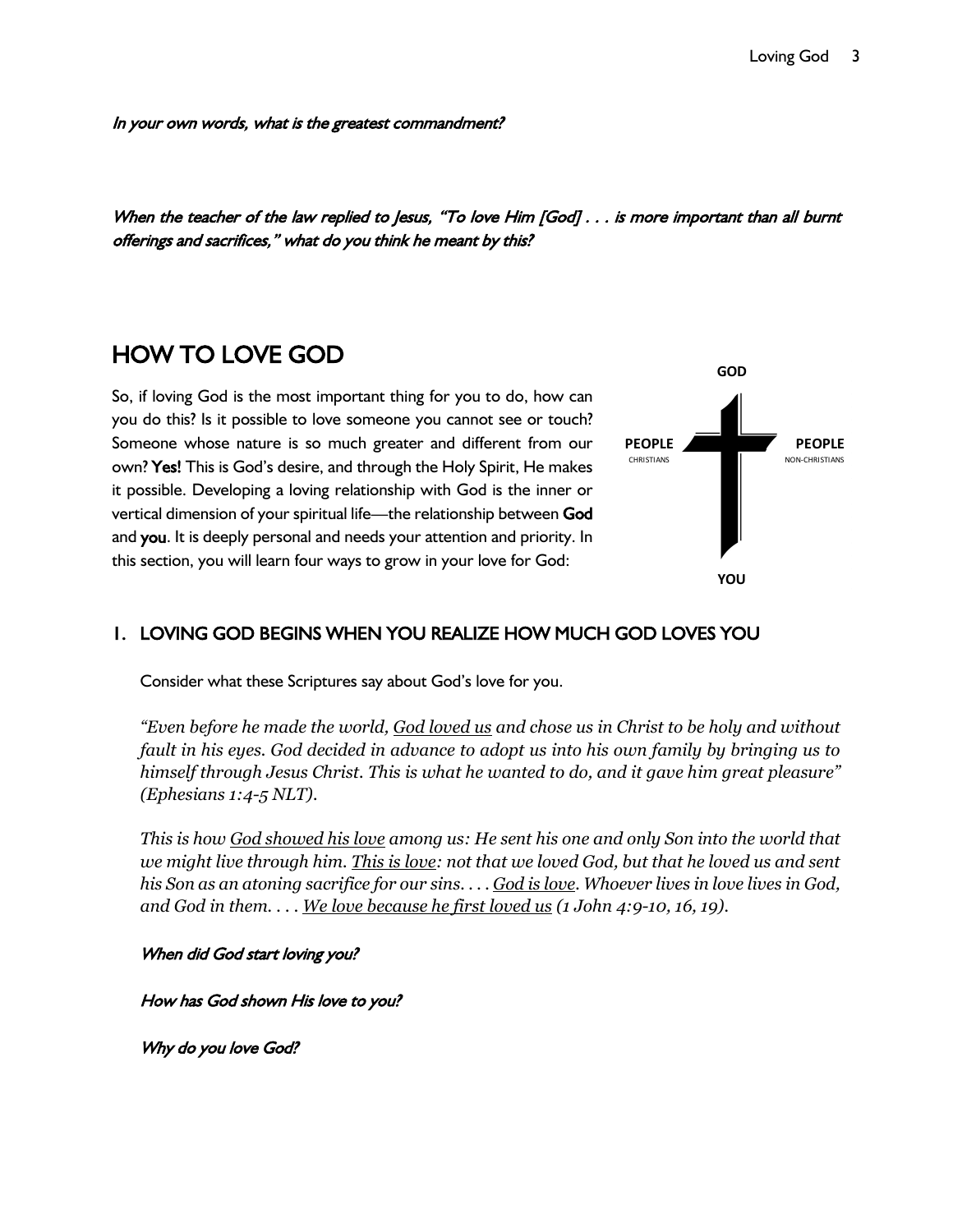

Your love for God is a response to God's initiative of loving you. God gives His amazing love, and you return yours to Him. You can love because God loved you first. As God moves in your life with His love and grace, you embrace it as an act of our love.

#### According to 1 John 4, what is God's nature?

When you begin to realize that God's nature is love and that you were created to be like Him, you can begin to understand your purpose in life and how you can love Him back.

### 2. YOU LOVE GOD WITH ALL OF YOUR LIFE

Look again at the most important commandment.

*"The most important one [commandment]," answered Jesus, "is this: 'Hear, O Israel: The Lord our God, the Lord is one. Love the Lord your God with all your heart and with all your soul and with all your mind and with all your strength'" (Mark 12:30).*

#### What do you think Jesus meant when He said that we should love God with all our:

- heart
- soul
- mind
- **strength**



To love God is to love Him with every part of your life. You can love God with your body, mind, and spirit. You love Him in your relationships with our family and friends. You love Him in your actions and by the way you work. You demonstrate your love for God by the words you use, through your dreams and desires, and with your will. God is interested in every part of your being. To love God means that you put Him first above everything else.

Prayer is the way you reach out to God and invite Him to work in your life. Take a moment and pray this prayer from your heart, asking God to be a part of all your life.



**Almighty God, open my eyes, my ears, my heart, and all of my life to your presence so that I may love you and serve you faithfully. Help me to be a loving person to everyone that I meet today. I pray in Jesus' name. Amen.**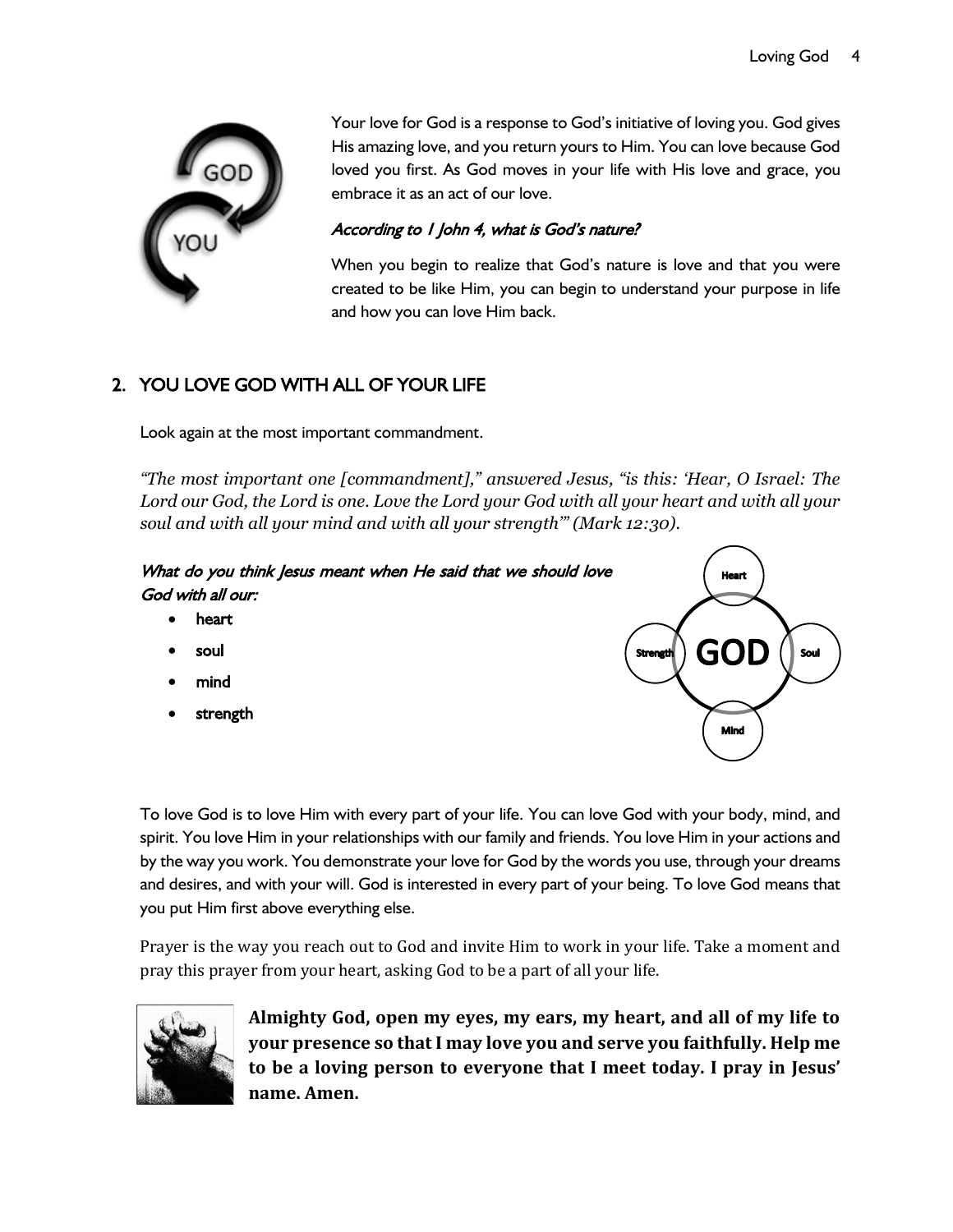### 3. YOU LOVE GOD WHEN YOU OBEY HIM

Read the following Bible verses and consider how they help you understand how you can love God.

- ❖ *"If you love me, keep my commands. . . . Whoever has my commands and keeps them is the one who loves me. The one who loves me will be loved by my Father, and I too will love them and show myself to them. . . . Anyone who loves me will obey my teaching. My Father will love them, and we will come to them and make our home with them. Anyone who does not love me will not obey my teaching. These words you hear are not my own; they belong to the Father who sent me" (John 14:15, 21, 23-24).*
- ❖ *"As the Father has loved me, so have I loved you. Now remain in my love. If you keep my commands, you will remain in my love, just as I have kept my Father's commands and remain in his love" (John 15:9-10).*
- ❖ *But if anyone obeys his word, love for God is truly made complete in them (1 John 2:5).*
- ❖ *This is love for God: to keep his commands. And his commands are not burdensome, for everyone born of God overcomes the world (1 John 5:3-4).*

#### In your own words, how do these verses help you understand how you can love God?

#### 4. YOU LOVE GOD WITH YOUR GRATITUDE

This is a story about ten men whom Jesus healed of their diseases and how they responded.

*Now on his way to Jerusalem, Jesus traveled along the border between Samaria and Galilee. As he was going into a village, ten men who had leprosy [a terrible skin disease] met him. They stood at a distance and called out in a loud voice, "Jesus, Master, have pity on us!" When he saw them, he said, "Go, show yourselves to the priests."* 

*And as they went, they were cleansed. One of them, when he saw he was healed, came back, praising God in a loud voice. He threw himself at Jesus' feet and thanked him—and he was a Samaritan.*

*Jesus asked, "Were not all ten cleansed? Where are the other nine? Has no one returned to give praise to God except this foreigner?" Then he said to him, "Rise and go; your faith has made you well" (Luke 17:11-19).*

#### Who demonstrated love for God?

#### How did he show Jesus his love?

#### How did Jesus respond to the man's gratitude?

There are many other ways that you can express your love to God, and there are countless ways that God expresses His love to you. These are just a few ways to start. As you grow spiritually in your inner relationship with God, you will discover new and meaningful aspects of God's love and how to express your love.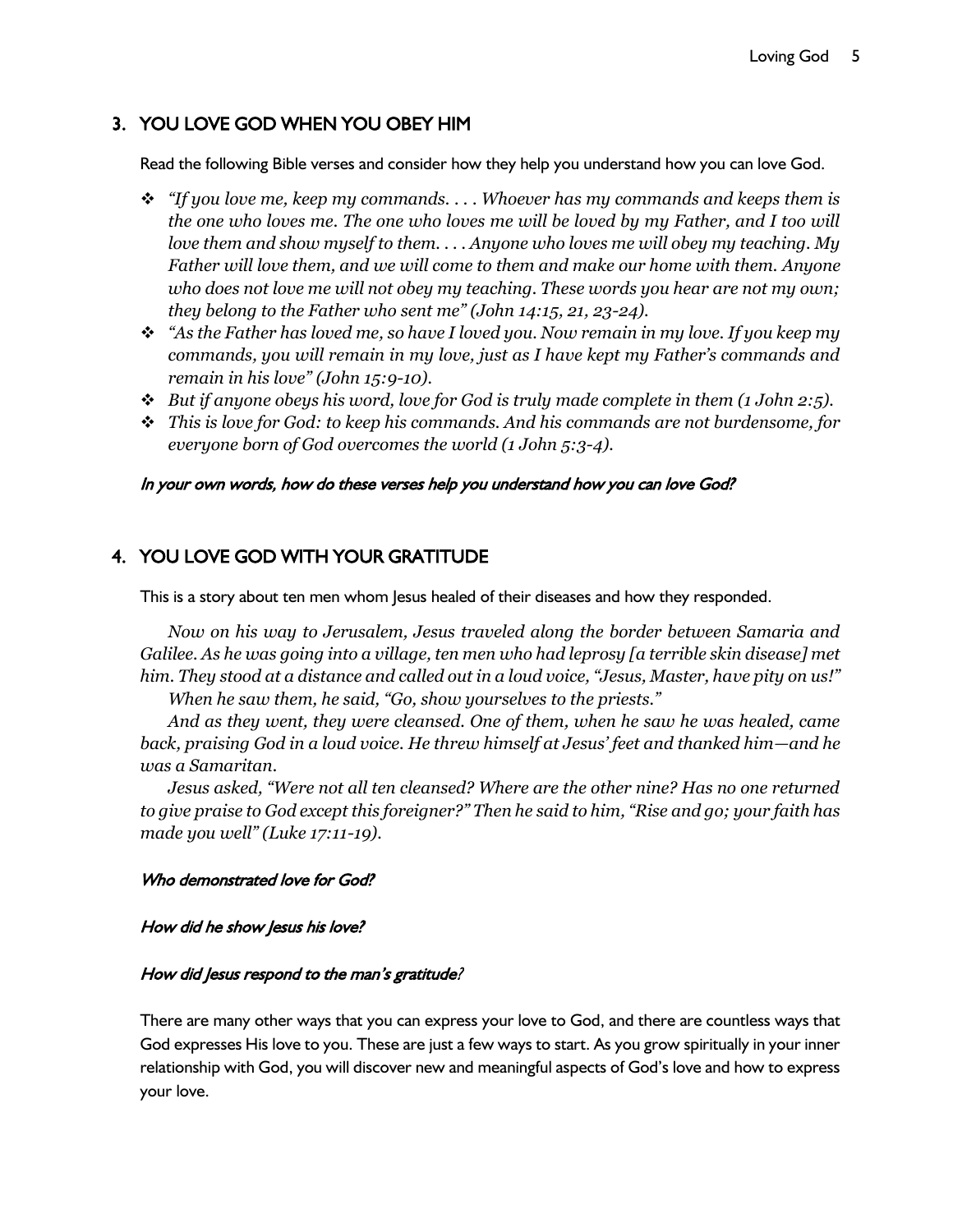## CULTIVATING THE GOOD SOIL: GROWING INWARD- LOVING GOD



For many, the Christian faith begins as a profoundly personal moving event where God's grace enters and transforms their lives. On the other hand, spiritual growth is a process over a lifetime. Daily, hourly, and in every minute, we submit ourselves to God to allow His work of grace to continue to transform our lives and to mold us into His image.

In this section, you will carefully and prayerfully examine several aspects of your life to see what is being submitted to God's love and will and where you can grow deeper and stronger in your love for God. It is important that you not hurry in this examination, and that you pray, seeking God's guidance.

If you are doing this study with a group, share your examination with the other group members and ask them to pray for you. Listen to their responses, listen as they share their lives, and pray for one another. If you are not in a group, find a pastor or spiritual mentor to share your examination and ask them to pray with you, as well.

#### 1. PERSONAL INVENTORY

Carefully and prayerfully make a list of the important things in your life.

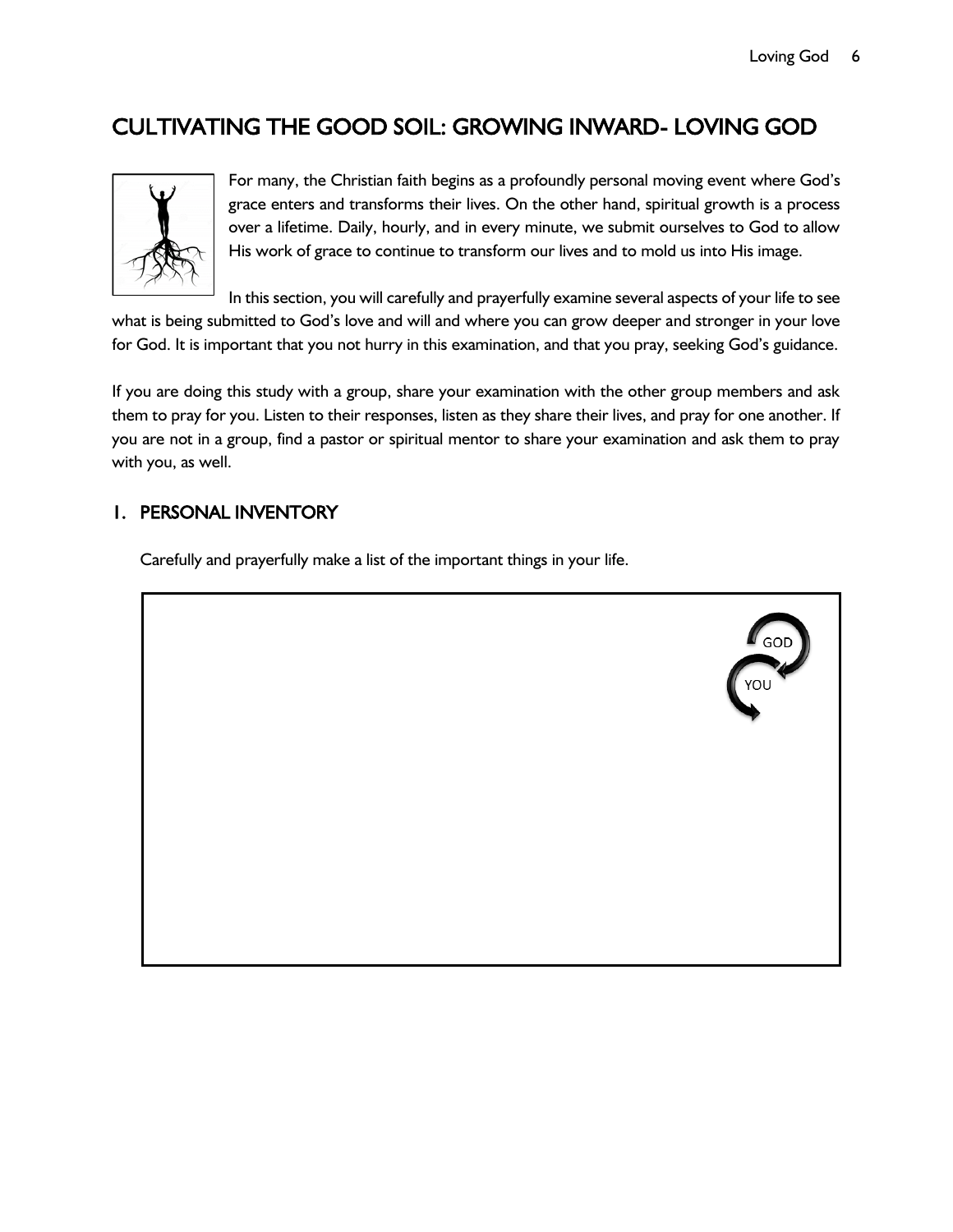| <b>What things on your list</b><br>are helpful in your relationship with God? | What things on your list<br>are not helpful in your relationship with God? |
|-------------------------------------------------------------------------------|----------------------------------------------------------------------------|
|                                                                               |                                                                            |
|                                                                               |                                                                            |
|                                                                               |                                                                            |
|                                                                               |                                                                            |

What is one way that you can express your love to God, this week?

### 2. REFLECTING ON THESE TRUTHS

Sometimes it is difficult to find the words to express to God our inner thoughts and feelings. The Book of Psalms is the Bible's prayer book. Psalm 103 is an expression of praise for God's love and compassion. Carefully read and pray the words.

*Praise the Lord, my soul; all my inmost being, praise his holy name. Praise the Lord, my soul, and forget not all his benefits who forgives all your sins and heals all your diseases, who redeems your life from the pit and crowns you with love and compassion, who satisfies your desires with good things so that your youth is renewed like the eagle's.*

*The Lord works righteousness and justice for all the oppressed. He made known his ways to Moses, his deeds to the people of Israel: The Lord is compassionate and gracious, slow to anger, abounding in love. He will not always accuse, nor will he harbor his anger forever; he does not treat us as our sins deserve or repay us according to our iniquities.*

*For as high as the heavens are above the earth, so great is his love for those who fear him; as far as the east is from the west, so far has he removed our transgressions from us. As a father has compassion on his children, so the Lord has compassion on those who fear him;*

*for he knows how we are formed,*